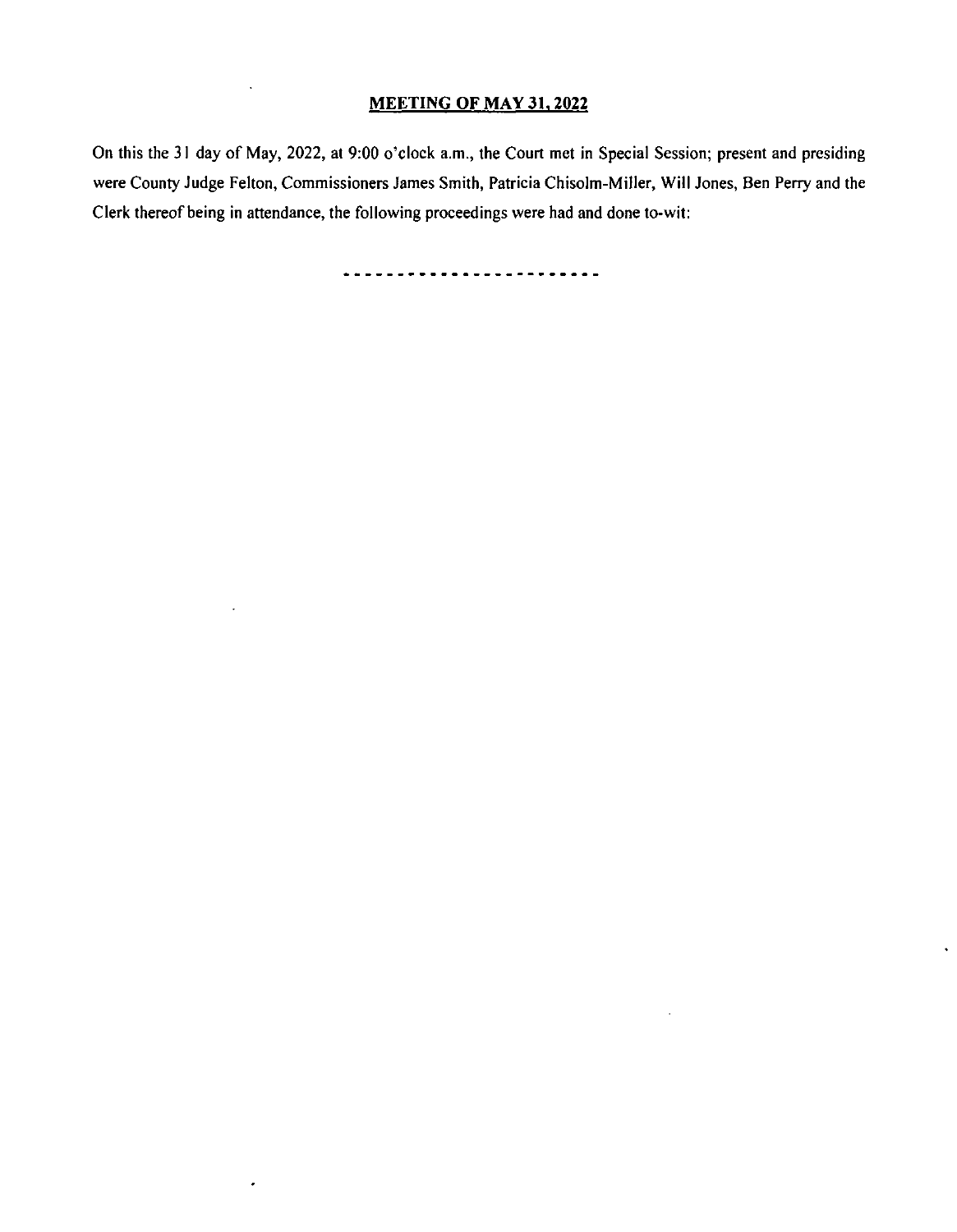## NOTICE OF MEETING OF THE MCLENNAN COUNTY COMMISSIONERS COURT

NOTICE IS HEREBY GIVEN that, in accordance with the Government Code, Chapter 551, ( known as the Open Meetings Act), as amended, a special meeting of Commissioners' Court, the governing body of McLennan County, will be held on Tuesday, the 31st day of May, 2022 at 9:00 o'clock a.m. in the Commissioners' Courtroom, 1<sup>st</sup> Floor, West Wing, McLennan County Courthouse, 501 Washington, City of Waco, Texas, at which time, the subjects below will be considered and potentially acted upon.

VIDEOCONFERENCE NOTICE: A quorum of Commissioners Court will meet in person in the Commissioners' Courtroom. A limited number of the Court Members may attend remotely pursuant to Texas Government Code, Section 551.127

The opportunity to view and hear the meeting as well as the process if one wishes to address the Commissioners Court remotely is available at: https://tx-mclennancounty.civicplus.com/1121/Commissioners-Court-Online-Meeting-Infor

#### AGENDA

- A. Proof of Posting of Notice
- B. Moment of Silence/ Invocation and Pledge
- C. Public Comments
- D. Proclamations/ Resolutions:
	- I. Resolution in Loving Memory of Mr. Olen Hamilton
- E. Acceptance of County Departmental Heads/ Staff/ Departmental Reports/ Updates:
	- I. Juvenile Probation: Monthly Activity Reports, March- April 2022
	- 2. Engineering: Monthly Activity Reports, March- May 2022
	- 3. Maintenance of Equipment: Monthly Activity Report, March- April 2022
	- 4. County Veterans Service Office: Monthly Activity Reports, January- March 2022
	- 5. Purchasing: Monthly Activity Report, April- May 2022
	- 6. Maintenance of Buildings: Quarterly Activity Report, May 2022
	- 7. Pretrial Services: Monthly Activity Reports, March- April 2022
	- 8. Health Services: Monthly Activity Reports, March- May 2022
	- 9. Information Technology: Monthly Activity Reports, March- April 2022
	- 10. Human Resources: Monthly Activity Reports, March- May 2022
	- 11. Mental Health Court Services: Monthly Activity Reports, March- April 2022
	- 12. Texas A&M AgriLife Extension Service: Monthly Activity Reports, March- April 2022

#### F. Human Resources/ Salary Matters( Payroll Status Forms or Changes):

1. Information Technology: Discussion and/or Action regarding Replacement of Director including, but not limited to Replacement Process, Job Description Changes or Updates, Salary Range for Posting and related matters

#### G. Budget, Budget Amendments/Transfers/Changes, Additional Revenue Certifications, Expenditure Requests:

- 1. Regarding the FY 22 Budget:
	- a. Specialty Court
	- b. Permanent Improvement Fund (Fund 401)

#### 2. Regarding the FY 23 Budget:

- a. Discussion and/or Action regarding Matters relative to the FY 23 Budget / 2022 Tax Rate, including, but not limited to, Budget Policies, Priorities, Timelines, Updates from the County Auditor and/or Budget Work Sessions, as needed
- b. Waco-McLennan County Library: Discussion and/or Action regarding Funding Allocation

#### H. Grants/ Grant Proposals:

- 1. Regarding the U.S. Department of Treasury Coronavirus Local Fiscal Recovery Fund / American Rescue Plan Act (ARPA): Discussion and/or Action regarding Eligible Expenses and/or Funding Guidelines; Reporting Requirements; Funding Requests; Subrecipient/Beneficiary Agreements; Grant Updates/Reports; Any Action Necessary to Comply with Grant Funding; Agreements for Administration of Grant or Consulting Services; related Matters
- 2. Regarding the FY 22 BJA Veterans Treatment Court Discretionary Grant Program: Ratification of Grant Application Submission and Recording of Fiscal Agent Memorandum of Understanding

#### I. Additional Items for Discussion and Potential Action:

- 1. Authorization of Statement of Work / Agreement with CivicPlus (re: HR Webpage Banner)
- 2. Authorization of Software License Agreement with Travis County (re: I-Jury Program for District Clerk's Office)
- 3. Regarding Tax Increment Reinvestment Zone Number Two, City of Robinson, Texas:
	- a. Authorization of Agreement to Participate in Tax Increment Reinvestment Zone# 2 with City of Robinson
	- b. Authorization of Appointment to the Tax Increment Reinvestment Zone# 2 Board
- 4. Regarding the Software as a Service Agreement with Tyler Technologies, Inc.: Authorization of Amendment (re: Records Management System for County Clerk)
- 5. Status Update on McLennan County Cyber Security Training Completeness Report as Mandated by Texas House Bill 3834